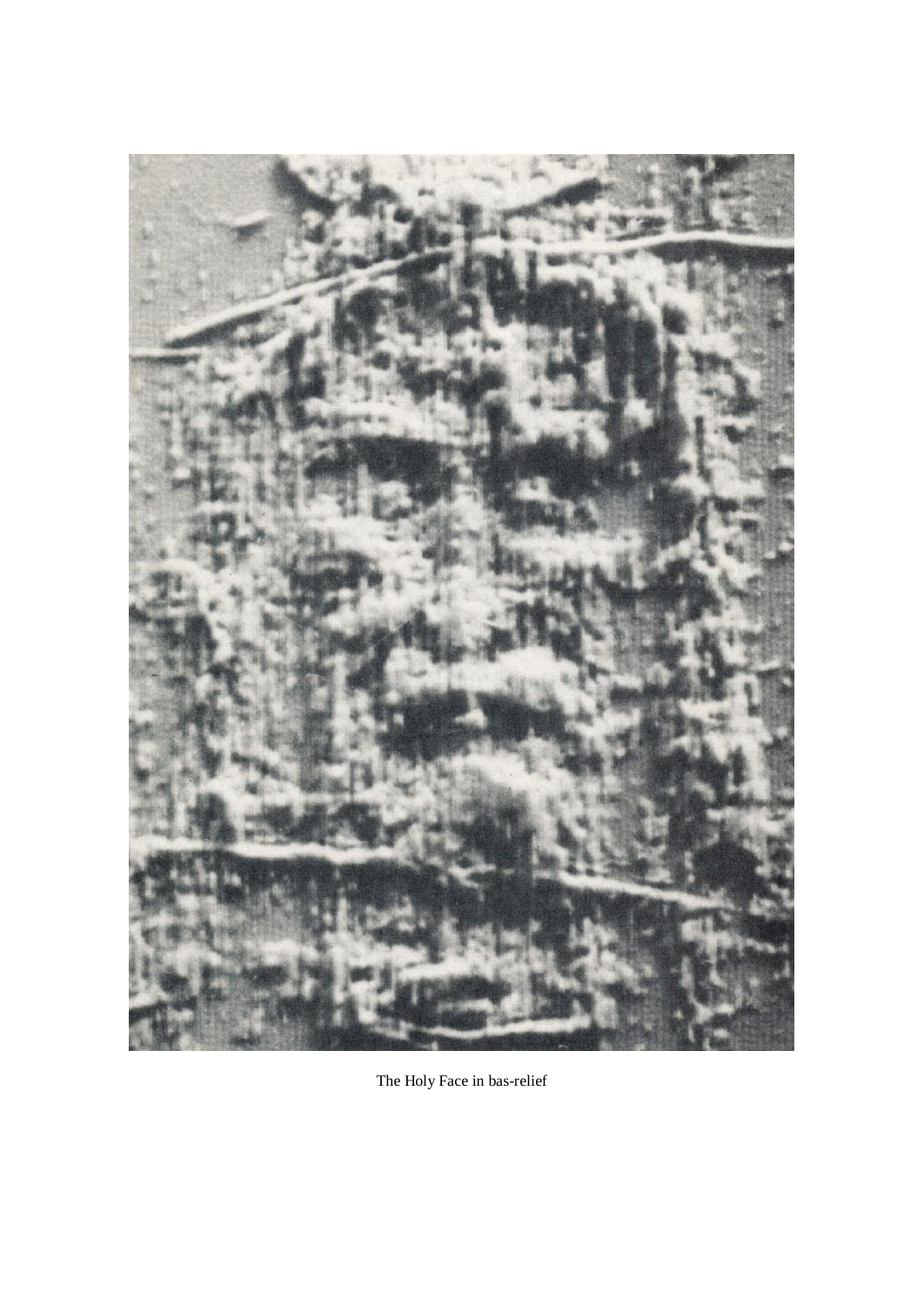## A BAS-RELIEF FROM A PHOTOGRAPH OF THE HOLY FACE

## PAUL GASTINEAU

The three-dimensional figures obtained by Drs. Jackson and Jumper and Prof. Tamburelli are images in perspective on a screen. My experiment is different in that I obtain directly a tangible relief, a sort of sculpture. The analysis of the image and the production of the sculpture are simultaneous.

By means of an optic system, a luminous ray explores a photograph of the Shroud line by line. The reflection of the luminous ray on the photo is captured by photo-sensitive cells, which electronically work a signal creating, in an apparatus of permanent magnets, an electro-propelling-force. The EPF is variable in function of the variation of luminous intensities captured by the cells; or, in other words, in function of the "values" (from the brightest to the darkest) of the photograph of the Shroud. The EPF activates a mechanical system equipped with a stylus which is moved vertically, up and down. To each line of the photo explored by the cells, the stylus simultaneously cuts a corresponding groove in a matrix of a soft translucent material. When the cells capture a value more or less bright, the stylus descends more or less deep, making the corresponding groove at that place.

The result is a negative bas-relief. The translucence of the material gives it a luminous quality and the effect of relief is quite startling. A supple plastic mold is then turned into the negative, and thus we obtain the "tangible" 3D image of the Holy Face.

Jackson and Jumper have demonstrated that on the VP8 analyzer, a normal photograph gives a distorted image. Likewise, if I place a normal photo on my machine, I obtain an image completely deformed by cast shadows.

The image of Christ on the Shroud is totally devoid of shadows and lights.

The same is not true of the support of the image, i.e., the fabric itself. The lights and shadows irregularly dispersed over the fabric are reproduced in photographs as little luminous points surrounded by shadows (Fig. 1). The photograph reproduces these cast shadows between the threads of the fabric, and also the luminous points which appear on the top of the threads.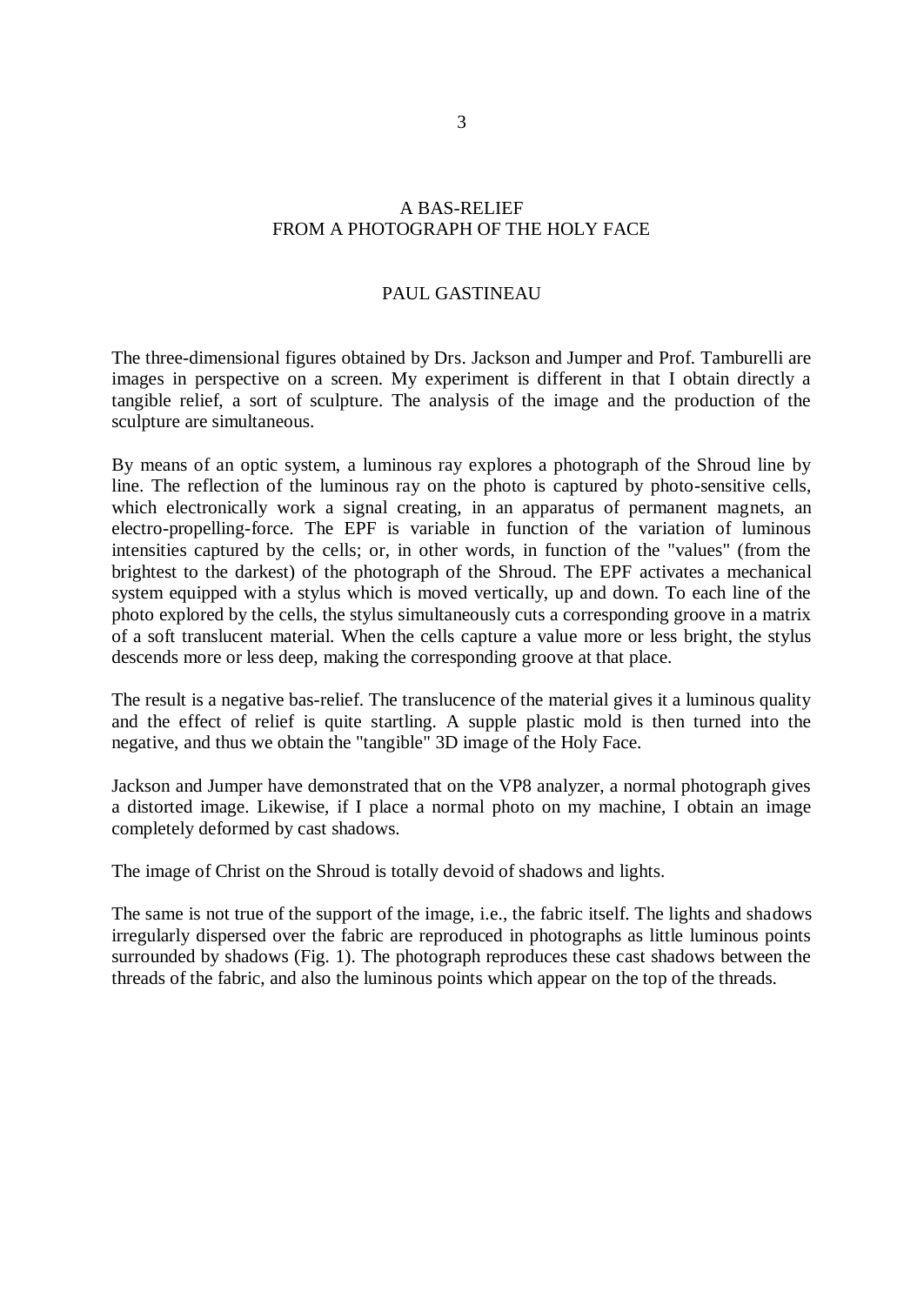

Fig. 1: Diagram of a cross-section of fabric.



Fig. 3: On the photograph, each parasite bright point is very small, but the contrast between the bright point and the surrounding surface is considerable. The negative relief obtained by the machine renders these bright points as narrow but deep indentations.



Fig. 4: The mold gives a positive relief.